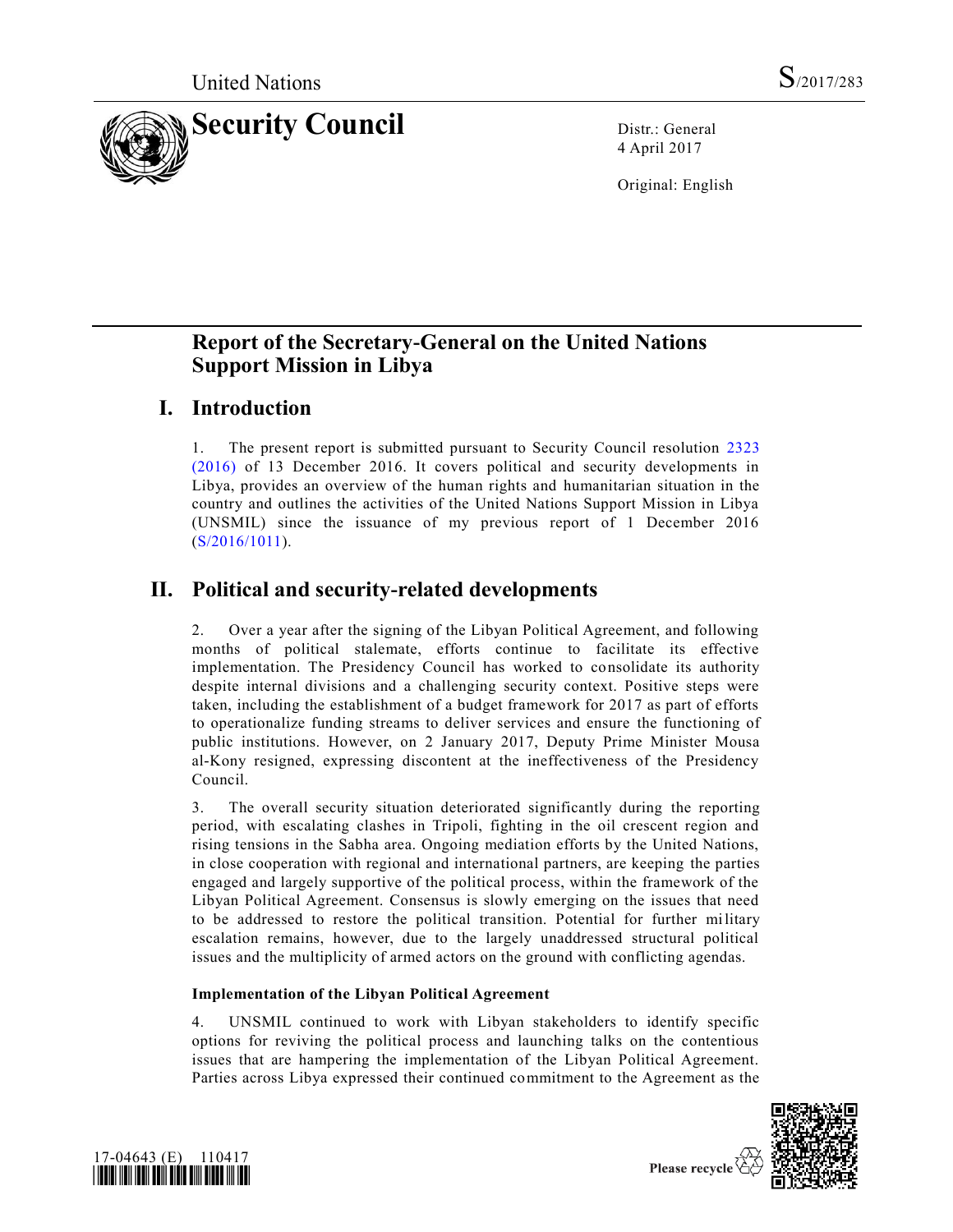framework for the country's transition. However, there is broad consensus that certain defined elements of the Agreement must be amended to enable its implementation.

5. To move the process forward, and to identify the challenges to implementing the Libyan Political Agreement, a group of 40 Libyan representatives, comprising members of Parliament and the High State Council, former members of the Libyan National Transitional Council, former regime officials and tribal leaders, met in Cairo on 12 December 2016. In the concluding statement at that meeting, participants called for changes to the membership of the Libyan political dialogue, amendments to article 8 of the Additional Provisions of the Political Agreement and resolution of the issue of the command and structure of the Libyan armed forces. They also called for restructuring of the Presidency Council and amendment of its decision-making mechanisms, and for the enlargement of the High State Council to include all former members of the General National Congress.

6. On 5 January 2017, in an effort to explore options for a consensual amendment of the Libyan Political Agreement, my Special Representative met with the President of the House of Representatives, Agila Saleh, in Tunis. The President of the House of Representatives proposed a reconfiguration of the Libyan political dialogue on the basis of representation from the House of Representatives and the High State Council. My Special Representative also met with the President of the High State Council, Abderrahman Swehli, who expressed willingness to engage. My Special Representative met again with the President of the House of Representatives and the President of the High State Council on 19 and 20 February, respective ly. They both agreed in principle to form a joint committee, including members of the House of Representatives and the High State Council, to work together to amend the agreement by consensus.

7. The Libyan political dialogue continued to play an important role as a consultative body bringing together representatives of diverse stakeholders and views. On 24 January 2017, an informal consultative session of members of the dialogue proposed options for resolving the key contentious issues hampering the implementation of the Libyan Political Agreement, including the composition and role of the Presidency Council and the supreme command of the Libyan National Army. The majority of the members of the Libyan political dialogue attended and endorsed the conclusions of the consultative session.

8. The House of Representatives remained divided, failing to reach the quorum necessary to vote on the proposed amendment to the Constitutional Declaration, by means of which institutions emanating from the Libyan Political Agreement would be incorporated into the constitutional framework and the provisions of the Constitutional Declaration would be amended. The House of Representatives was also unable to agree on the composition of the delegation that would be mandated to represent it in talks with other stakeholders.

9. Parallel institutions remained in place. The Bayda'-based "interim Government" continued to assert its authority in the east of the country, despite its lack of legal status under the Libyan Political Agreement. Similarly, the former, unrecognized, "Government of National Salvation" continued with its efforts to reassert control in various parts of Tripoli and symbolically seized a number of unoccupied government buildings.

## **Regional and international engagement**

10. Neighbouring States and regional organizations continued to exert efforts to support the advancement of the Libyan political process. On 21 January 2017, the tenth ministerial meeting of the neighbouring countries of Libya was held in Cairo.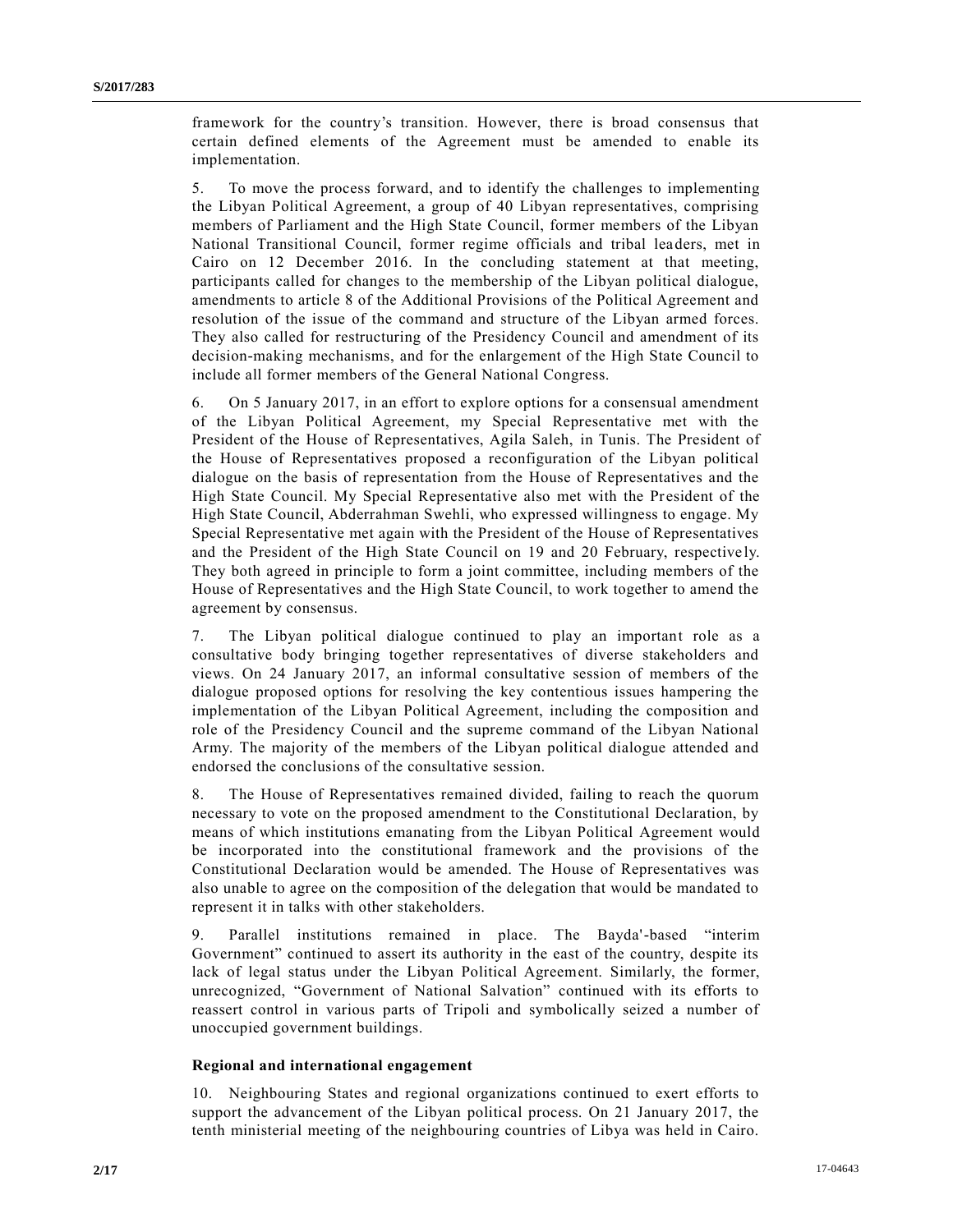Participants reiterated their commitment to preserving the legitimacy and unity of Libyan State institutions, including the Libyan National Army, and expressed support for the Presidency Council, calling for the formation of a government of national accord. They also undertook to foster regional cooperation in the area of counter-terrorism and border security, and to continue to coordinate their initiatives in the context of the United Nations-facilitated political process.

11. On 21 January 2017, to improve coordination among regional organizations, my Special Representative participated in the second formal meeting of the "troika" comprising the African Union, the League of Arab States and the United Nations, which was held in Cairo, and hosted by the Secretary-General of the League of Arab States. The three institutions agreed to continue to coordinate closely and to extend membership of the group to the European Union.

12. The African Union High-level Committee on Libya met for the second time on 27 January 2017, in Brazzaville. Participating Heads of State expressed support for the institutions emanating from the Libyan Political Agreement. In its final communiqué, the Committee also called for an inclusive political process to overcome existing blockages and extended its membership to include all of the neighbouring States of Libya.

13. On 19 and 20 January 2017, to foster greater cooperation and coordination of regional initiatives, Tunisia convened a ministerial-level meeting between Algeria, Egypt and Tunisia, Libya's northern neighbours, in Tunis. At the meeting the ministers reiterated their support for an inclusive political process facilitated by the United Nations, based on respect for the sovereignty and unity of Libya.

#### **Situation in the western region**

14. The security situation in Tripoli remained volatile. The capital continued to be under the control of multiple armed groups, some of them aligned with the Presidency Council and others opposed to it. Several of these groups sought to expand their influence, provoking increased clashes in contested areas throughout Tripoli and in its environs.

15. In early December 2016, armed groups clashed in downtown Tripoli with militants loyal to the former Government of National Salvation, leaving 20 people dead and many more injured, including civilians. To the west of the capital, armed groups from Janzur and the neighbouring Warshafanah area clashed in early February 2017. At least four people died. In the east of Tripoli, eight people were killed in clashes between groups from the towns of Qasr al-Qarahbulli and Tarhunah. On 21 January, an aborted car bombing near the Italian embassy in Tripoli resulted in the death of two of the perpetrators. Furthermore, ordinary crime and lawlessness spread, with kidnappings and robberies severely affecting citizens' freedom of movement. Further clashes took place in southern Tripoli in mid- and late February between groups from the Abu Salim area and Misratah, leaving at least 17 people dead.

16. The former Government of National Salvation, together with remnants of the former General National Congress, continued efforts to re-establish their power base in Tripoli. On 12 January 2017, armed groups loyal to them took over a number of ministerial facilities in southern Tripoli, including the Ministry of Defence. On 15 February, armed groups opposed to the Presidency Council and military officers from various cities in western Libya, including Misratah, Zawiyah, Gharyan and Tripoli, announced the formation of a national guard and held military parades throughout the area. Moreover, on 21 February, the convoy of President Faiez Serraj was ambushed by forces loyal to the General National Congress in the vicinity of its former headquarters, resulting in a firefight.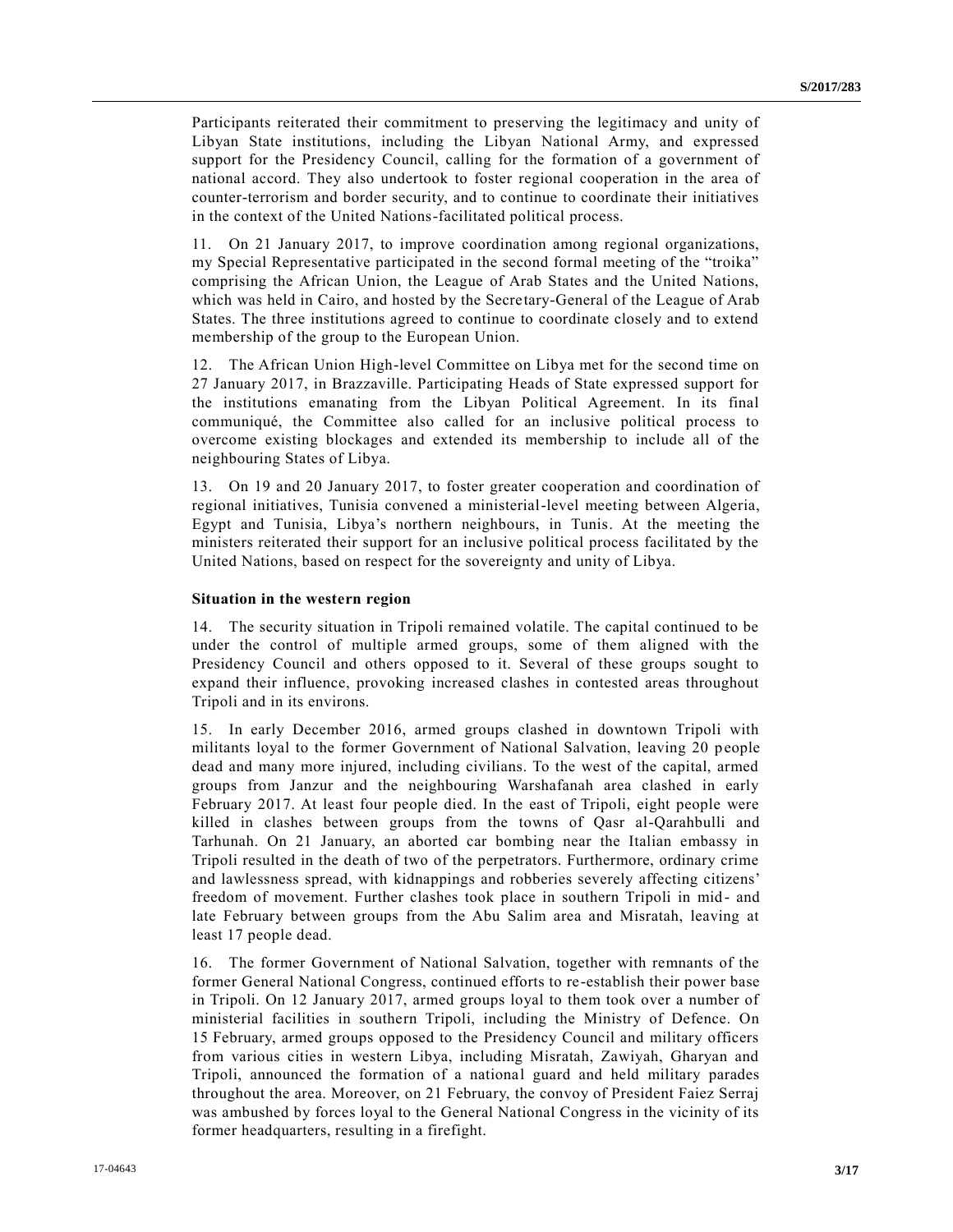#### **Situation in the eastern region**

17. Previously, the Libyan National Army had replaced the elected mayors in a number of eastern municipalities with military officers. On 16 February 2017, the Libyan National Army issued a decision prohibiting women under 60 years of age from travelling abroad without a male "guardian", citing security concerns. Throughout the country, Libyan women activists protested and described the decision as a breach of the country's human rights obligations, as well as of the Constitutional Declaration. The decision was put on hold on 21 February as a result of those protests and was subsequently replaced by a decision requiring all Libyans between 18 and 45 years of age to acquire security approval before travelling abroad.

18. Fighting continued in various locations in the eastern region, in particular in the city of Benghazi. In early January 2017, a large group of fighters of Islamic State in Iraq and the Levant (ISIL) broke out of their enclaves in the Qanfudah and Sabri areas and escaped towards the south. Many were subsequently killed by the Libyan National Army in the Ajdabiya area. In late January, the Libyan National Army gained control over most of the Qanfudah area, formerly held by the Benghazi Revolutionaries Shura Council and its allies. More than 30 the Libyan National Army troops were reportedly killed and 25 were reported wounded in the clashes, including in repeated airstrikes by the Libyan National Army on positions of the Benghazi Revolutionaries Shura Council. More than 60 captives were reportedly freed from Qanfudah, as well as 30 families and 46 foreign workers. Subsequent fighting centred on the last stronghold of the Benghazi Revolutionaries Shura Council in the area, where a number of civilians were still present. UNSMIL continued to support local mediators in their efforts to facilitate the evacuation of civilians from the district of Qanfudah. Fighting continued in the central Sabri and Suq al-Hut neighbourhoods.

19. In central Benghazi, one person was killed and five others injured on 20 January 2017 when a car bomb exploded, injuring a former interior minister. On 25 January, a car bomb rocked the centre of Benghazi, leaving at least six people wounded, including five civilians and a soldier. On 22 February, a car bomb targeted the head of police in Benghazi, causing injuries; and on 25 February, a similar attack targeted a senior commander of the Libyan National Army, resulting in three reported fatalities and several wounded.

#### **Situation in the southern region**

20. In Sabha, the situation remained fragile, characterized by a continued build -up of rival military forces, including the Misratan Third Force, Battalion 12 of the Libyan National Army and armed groups affiliated with the Awlad Sulayman, Qadhadhfa and Tebu tribes, which are competing for the control of strategic infrastructure amid ongoing tribal tensions. On 24 December 2016, clashes between the Awlad Sulayman and Qadhadhfa tribes reportedly caused 10 fatalities, notwithstanding a peace deal signed earlier between the two communities. In Kufrah, on 1 February 2017, tensions rose in the border area with the Sudan, following a clash between armed groups of the Tebu and Zwaya tribes that left five people dead and three injured. On 5 February, relations between the Hasawnah and Zintan communities became strained after a shooting incident that resulted in three fatalities.

21. On 23 December 2016, two Libyan individuals hijacked a Libyan passenger aircraft at Sabha's Tamanhint airport, forcing the pilot to divert to Malta. The incident resulted in the closure of the airport, hitherto used for civilian flights to the area. During the reporting period, frequent skirmishes occurred in the surroundings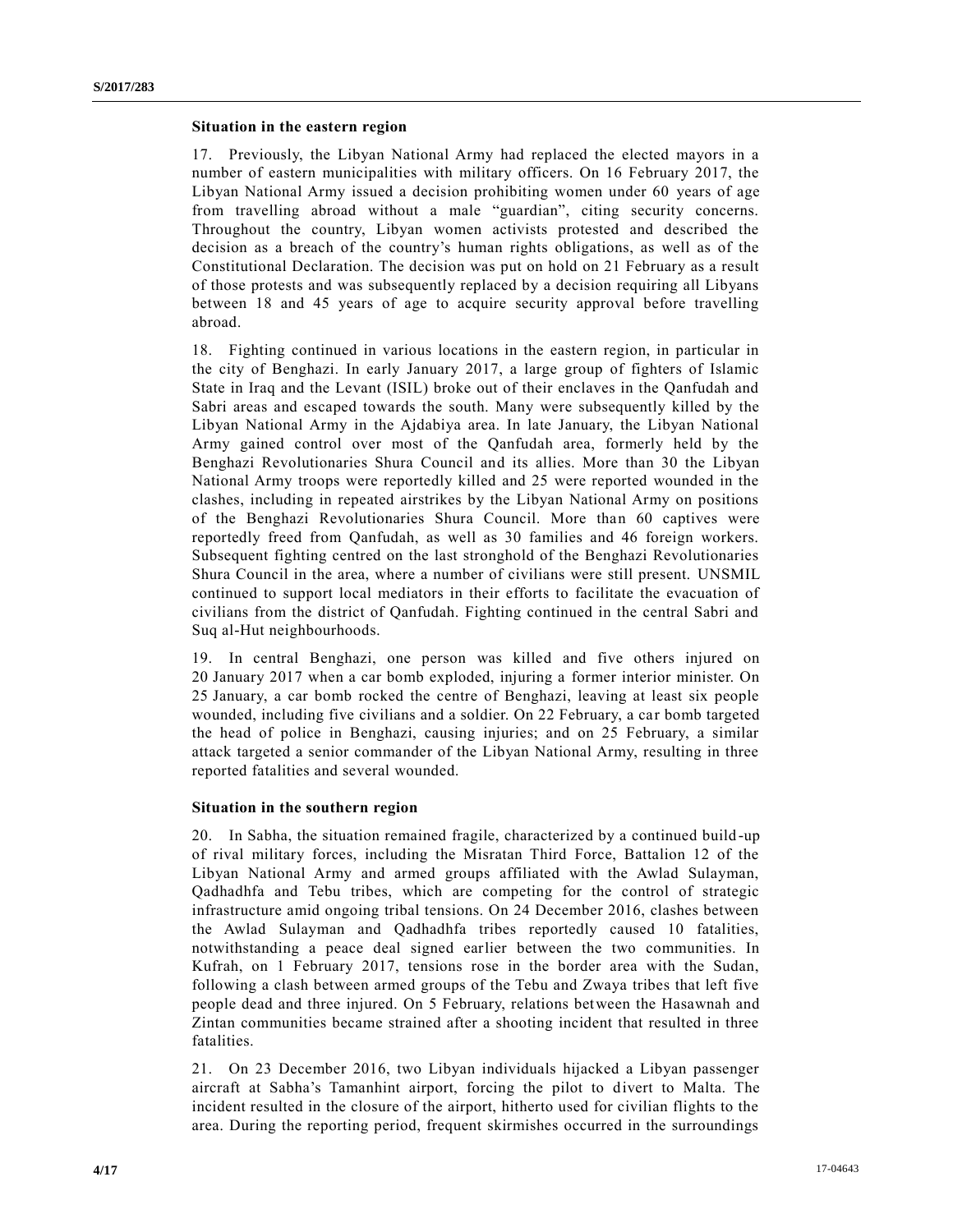of Birak al-Shati' airbase and Tamanhint airport between Libyan National Army Battalion 12 forces of the Maqarihah tribe and the rival Misratan Third Force, which controls the two airbases.

22. In protest at the lack of security and basic services in the southern region, on 15 January 2017, members of the House of Representatives from the area issued a statement suspending their membership. On 20 February, they resumed their membership.

### **ISIL and the liberation of Sirte**

23. After a seven-month Libyan-led counter-terrorism campaign, forces allied to the Presidency Council, participating in Operation Bunyan Marsus (Solid Wall), took control of the last ISIL stronghold in Sirte on 6 December 2016. By liberating Sirte, the Operation forces, supported by United States airstrikes, ended ISIL control and administration of the territory, which it had established in 2014. The forces sustained at least 715 fatalities during the campaign, with more than 4,000 troops injured. The number of ISIL losses was estimated at around 2,500 fighters.

24. Remnants of ISIL were still active in the hinterland of Sirte. ISIL elements continued to conduct asymmetric attacks against Operation Bunyan Marsus forces, mainly with improvised explosive devices and ambushes along the roads west of Sirte and in desert valleys to the south-west of the city, where they found safe havens. There were more than 25 attacks from September 2016 to January 2017. On 19 January 2017, a United States airstrike killed an estimated 90 ISIL fighters in the desert south-west of Sirte. Most ISIL fighters who had left Sirte during the months of fighting withdrew to the desert and mountainous areas south of Bani Walid, where they maintain a presence. Some smaller cells also moved southward to the area of Sabha and Awbari or westward towards the areas of Khums and Tarhunah. Moreover, it is reported that there are still ISIL sleeper cells in the western coastal areas and the greater Tripoli area.

25. Operation Bunyan Marsus forces, largely composed of fighters from Misratah, remained deployed in Sirte and the Jufrah region in central Libya. Other battalions returned to their home towns, including Misratah, or to Tripoli, reinforcing the armed groups already present south of the capital. Local authorities began some rehabilitation work in Sirte as internally displaced people started to return to parts of the city. Other neighbourhoods of the city remained contaminated by improvised explosive devices and explosive remnants of war. A post-conflict stabilization plan for Sirte was developed under the supervision of the Presidency Council but remains in need of resources. On 11 February 2017, the Mayor of Sirte was abducted by unknown perpetrators in the vicinity of Tripoli. He is yet to be accounted for.

26. Between 3 and 13 March 2017, the Benghazi Defence Brigades, a coalition of Islamist armed groups, temporarily seized control of the Sidrah and Ra's Lanuf oil ports and nearby towns in the oil crescent area from the Libyan National Army, following unsuccessful previous attacks. On 14 March, after heavy airstrikes, Libyan National Army forces retook control of the area from the Benghazi Defence Brigades and pushed the group back towards Jufrah. More than 40 people, including some civilians, were reportedly killed in the fighting. The Libyan National Army carried out a series of airstrikes on Benghazi Defence Brigades forces in the Jufrah area between December 2016 and March 2017.

#### **Economic situation**

27. On 6 January 2017, as part of efforts to activate the budget and address the most pressing economic challenges, the Prime Minister, Faiez Serraj, signed the 2017 budget framework, following a series of Libyan economic dialogue meetings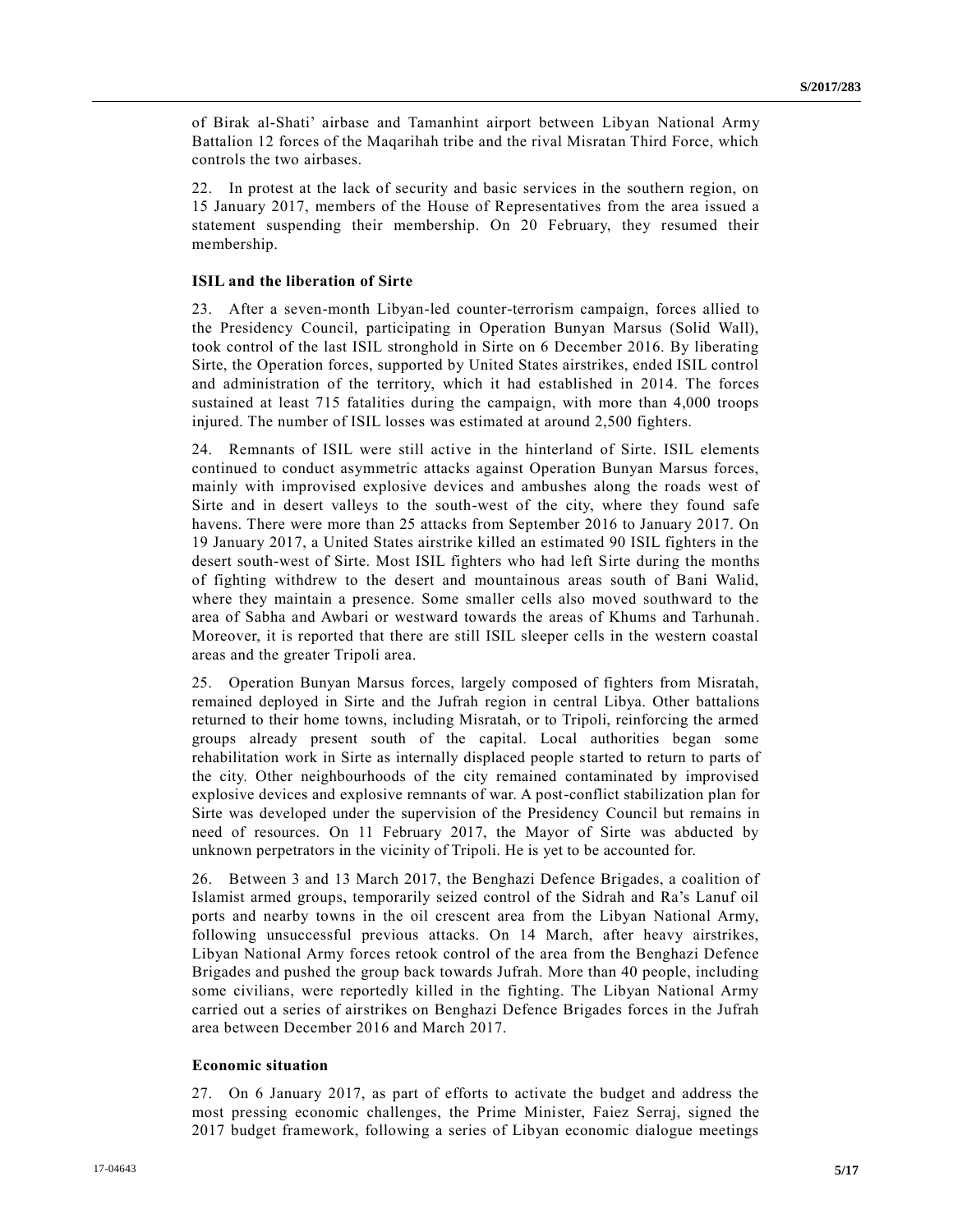that brought representatives of the Presidency Council and the country's main economic and financial institutions, together with a limited number of Member States. The Presidency Council continued to exert efforts to operationalize funding streams for line ministries from the Central Bank. During the reporting period, the Presidency Council and the Central Bank completed the disbursement of the remaining 2016 expenditures and agreed on the budgetary process.

28. The Central Bank introduced a number of measures to tackle the liquidity crisis, including the circulation of newly printed banknotes and the allocation of \$400 per year for purchase by each Libyan citizen at the official exchange rate. Meanwhile, the Presidency Council and the Central Bank are in disagreement over how to address the devaluation of the dinar. As of 7 March 2017, the black market exchange rate was 6.36 dinars per United States dollar, compared with an official exchange rate of 1.42 dinars per United States dollar.

29. The improvement of economic indicators such as the growth of the gross domestic product (GDP) and government revenues since August 2016 can be attributed to a significant increase in oil production. In mid-January 2017, Libyan oil output exceeded 720,000 barrels per day, compared with 200,000 barrels per day in August 2016. With the aim of increasing oil production to over 1.2 million barrels per day by the end of 2017, the chairman of the National Oil Corporation, Mustafa Sanalla, continued to engage with a number of international oil corporations to explore options for attracting foreign direct investment into the oil sector.

## **III. Constitution drafting process**

30. International efforts to support the process of drafting the constitution continued. During the reporting period, the administrative court in Bayda' ruled against the changes to the by-laws of the Constitution Drafting Assembly, which had allowed a vote to be taken on the draft constitution with a reduced quorum. On the basis of that vote, 37 of the 58 elected members of the Assembly had agreed on a draft to be put to a referendum. The decision of the administrative court is being appealed before the Supreme Court in Tripoli. A new member was appointed to replace the former chairman of the Constitution Drafting Assembly, Ali Tarhouni, who was ruled ineligible to serve by another decision of the administrative court. A new chairman, Nuh Abdel Sayed Al-Maghrabi, was elected on 3 January 2017.

31. The inability to make progress towards final agreement on the text of the constitution to be put to a referendum is linked to the stalemate in the political process. Frustration with continued political divisions has also affected the Assembly. On 24 January 2017, members of the Libyan political dialogue issued a statement calling for the suspension of the Assembly within a month, should that body fail to commit to the completion of a draft constitution. Members of the dialogue cited article 52 of the Libyan Political Agreement, according to which the work of the Assembly was to continue no longer than 24 March 2016. Members of the Assembly condemned the statement and cautioned against the replacement of a democratically elected body.

## **IV. Other activities of the United Nations Support Mission in Libya**

## **A. Electoral support**

32. The United Nations electoral support team maintained its readiness to provide advisory support and technical assistance to the High National Elections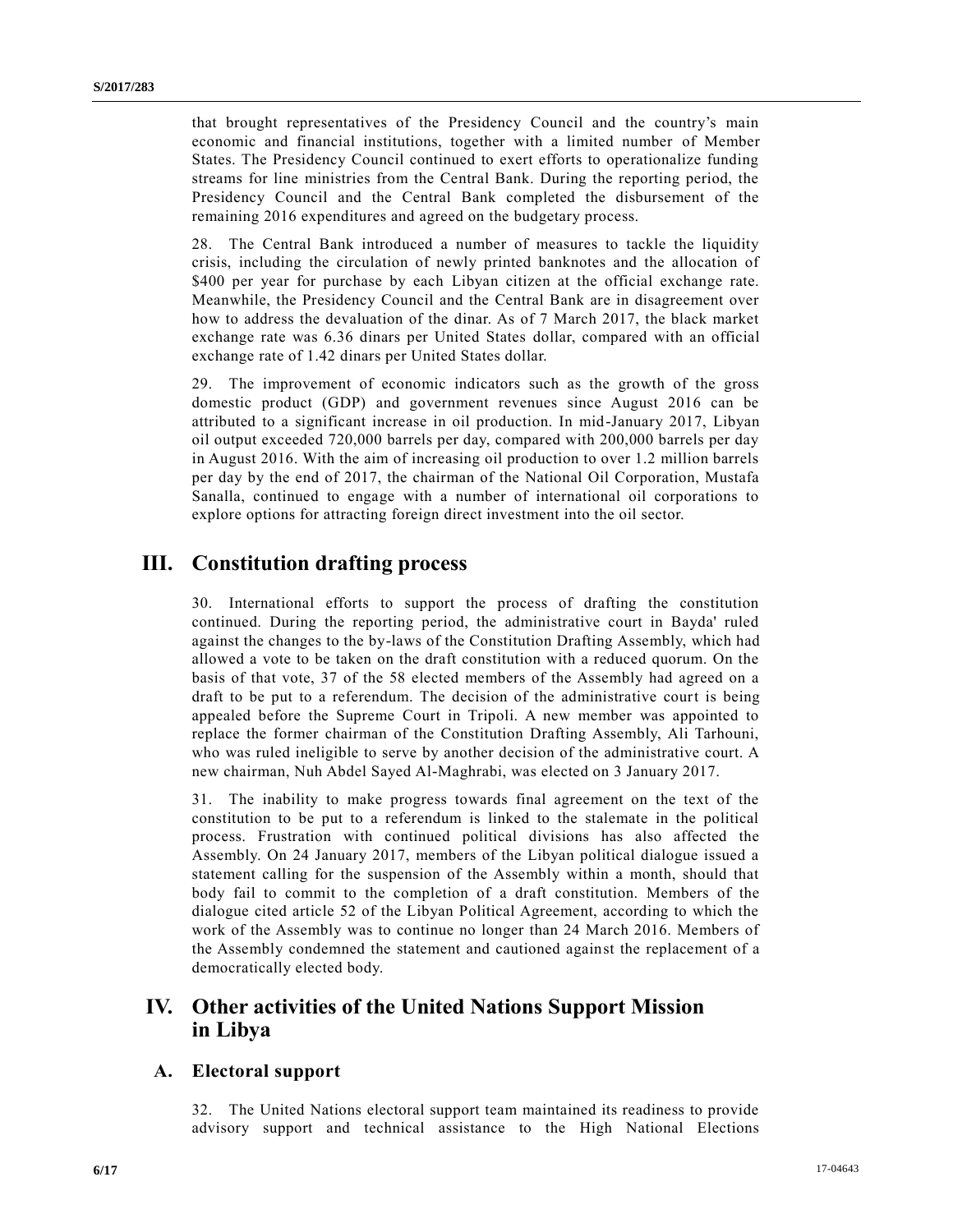Commission. Following the closure of its Libyan Electoral Assistance Project in December 2016, the United Nations Development Programme (UNDP) commissioned an evaluation to provide recommendations regarding its future involvement within a reviewed and integrated United Nations electoral assistance framework for continuous support to the High National Elections Commission and Libyan electoral stakeholders, in support of credible electoral processes.

33. The headquarters of the High National Elections Commission and its 17 district electoral offices remained operational across the country during the reporting period, although a lack of funding may have a negative impact on the Commission's capacity in the long term. Furthermore, a lack of clarity on the political and electoral framework, and the volatile security situation in Libya, will continue to pose major challenges for the conduct of any electoral events, including the upcoming presidential and parliamentary elections tentatively scheduled for early 2018.

## **B. Human rights, transitional justice and the rule of law**

34. Violations of international human rights and humanitarian law continued to be perpetrated by all parties to the conflict. In addition, ordinary crime was endemic, mainly owing to the state of general lawlessness and the weakness of judicial institutions.

35. The ongoing conflict across the country continued to claim civilian casualties. From 1 December 2016 to 17 February 2017, UNSMIL documented a total of 48 civilian casualties, including 24 deaths and 24 injuries. Leading causes of death included direct gunfire, airstrikes, explosive remnants of war and improvised explosive devices. Two explosions from improvised explosive devices targeted the Benghazi Medical Centre on 1 and 21 December, causing five injuries, as well as material damage.

36. On 27 January 2017, residents of Qanfudah, including families, migrants and prisoners from the former Abu Hudaymah military prison, were taken into the custody of the Libyan National Army in a number of detention facilities. In some cases, civilians were denied family visits and did not receive legal assistance. Dozens of others remain trapped in a small area of Qanfudah where they are still facing severe shortages of food and water and a lack of medical care. UNSMIL continued to investigate allegations of extrajudicial executions following the takeover of Qanfudah by the Libyan National Army.

## **Abductions and killings**

37. Armed groups from all sides continued to abduct, torture and kill civilians. Individuals were targeted for their political opinions, affiliations, family or tribal identity, and also for ransom or prisoner exchange. On 19 December 2016, in Darnah, four men affiliated to the Darnah Mujahidin Shura Council abducted an individual from the street and detained him for six days and severely beat him. On 10 February 2017, armed men reportedly affiliated with the Libyan National Army raided the home of a former military commander in Ajdabiya and abducted his son, holding him at an unofficial detention facility in Benghazi for two days before they released him.

38. On 8 December 2016, the bodies of two men with gunshot wounds were found near the Barakah Correction and Rehabilitation Institution (known as Ruwaymi prison) in Tripoli. The men had reportedly been detained at the facility prior to their deaths. According to the head of the judicial police, the case has been referred to the Office of the General Prosecutor after an internal investigation. No investigations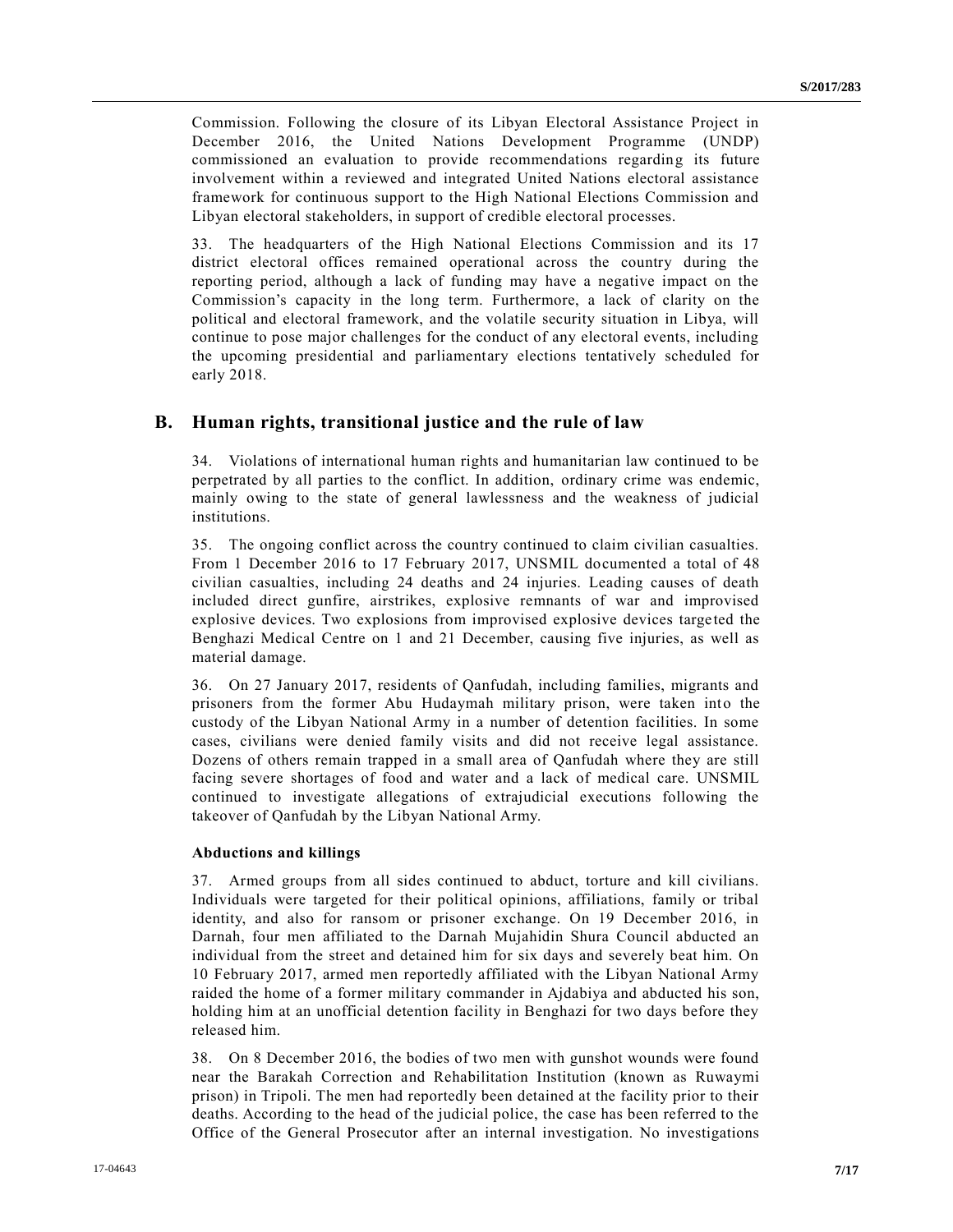were reported to have taken place into previous reports of extrajudicial executions by armed groups, including the alleged shooting upon capture of eight members of the Petroleum National Guard in Sidrah by an armed group aligned with the Libyan National Army, on 18 September 2016.

39. During the reporting period, UNSMIL continued to receive information on kidnappings in Bayda', Darnah and Shahhat. On 1 February 2017, in Bayda', an armed group abducted the Director of the Darnah Civil Registration Office. On the same day, in Darnah, two elders were taken by the Darnah Mujahidin Shura Council and subsequently released. On 3 February, a former member of the General National Congress and a lecturer at Omar al-Mukhtar University were abducted from the street in Shahhat. Their whereabouts and the reason behind their abduction remain unclear. House of Representatives member Jibril Awhaidah from Kufrah was also kidnapped outside his home in Tubruq on 31 January. He was subsequently released unharmed on 18 February.

#### **Detention, torture and death in custody**

40. Arbitrary detention continued to be widespread in both official prisons and detention facilities run by armed groups across the country. Little progress was made in reviewing individual cases to ensure that those being held are either referred to trial or released, in accordance with Libyan law.

41. UNSMIL visited a number of facilities, including the Barakah, Tubruq, Jawwiyah and Taminah prisons under the purview of the Ministry of Justice. UNSMIL registered concerns relating to overcrowded and unhygienic conditions, and severe delays in referring detainees to the judicial authorities. Previous allegations of torture, ill-treatment and deaths in custody as a result of torture were not reported to have resulted in prosecutions.

#### **Groups in vulnerable situations**

#### *Migrants*

42. Migrants were rounded up and detained arbitrarily in detention centres run by the Libyan Department for Combating Illegal Migration or under the control of armed groups and criminal trafficking networks. Migrants were not afforded the opportunity to challenge the legality of their detention and were held with insufficient food, clean water and access to sanitation facilities, leading to serious illness and sometimes death. On 13 December 2016, UNSMIL and the Office of the United Nations High Commissioner for Human Rights (OHCHR), issued a joint report on human rights abuses against migrants in Libya. It was reported that migrants are subjected to torture, forced labour and sexual exploitation at the hands of smugglers, traffickers, members of armed groups and security forces, including the Libyan coastguard.

## *Women and children*

43. Children were victims of abductions, arbitrary detention, torture and other illtreatment, and were often held in detention together with adults. Civilian casualties included children, with at least five killed and four injured in hostilities during the reporting period.

44. Women were arbitrarily held in detention, often because of family affiliations. Women and girls, including foreign nationals, were held captive in Sirte by groups allied to ISIL. They were subjected to torture, rape and other forms of sexual violence. By the end of February 2017, at least 117 women were being held in overcrowded prisons in Misratah under investigation for alleged involvement in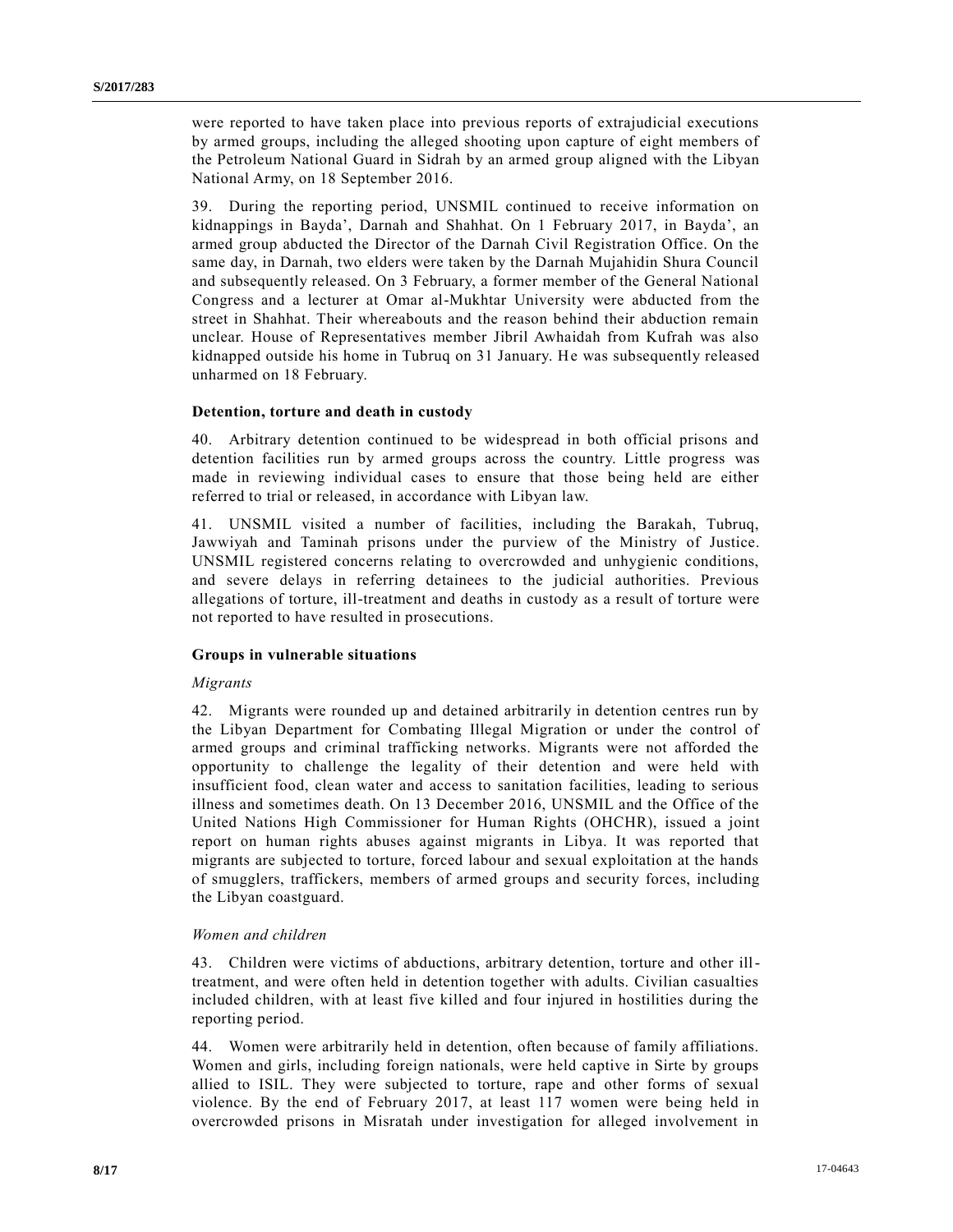terrorism-related activities. The majority had reportedly been cleared by the prosecution in January.

45. At a workshop on human rights monitoring, including of sexual and genderbased violence, facilitated by UNSMIL on 5 December 2016, participants highlighted the rise in sexual violence against women and lamented the general climate of insecurity and the breakdown of the rule of law.

#### **Transitional justice and national reconciliation**

46. UNSMIL and UNDP continued to support the Misratah/Tawurgha' dialogue committee. However, the agreement on reparations and the return of displaced persons that was finalized by the committee on 31 August 2016 has not yet been signed by the Misratah Municipal Council or the Presidency Council. In December 2016 and January 2017, UNSMIL facilitated a number of meetings of the committee on reparations and the right of return for internally displaced persons to discuss the modalities for a non-technical assessment of the levels of contamination by landmines and other explosive remnants of war in Tawurgha'.

47. On 21 February 2017, UNSMIL and OHCHR issued a joint report on the trial of Saif al-Islam Qadhafi and 36 other leading members of the regime of Colonel Muammar Qadhafi (Case 630/2012). The report found that while the trial represented the most extensive effort by the Libyan authorities to hold to account those responsible for human rights violations and war crimes during the 2011 uprising and armed conflict, it fell short of international standards for a fair trial.

48. A national reconciliation process remains long overdue in Libya. Nonetheless, women and youth, along with tribal councils, elders, civil society organizations and municipalities, were engaged in reconciliation at the local and community levels. Recent coordinated bottom-up efforts by those actors had helped to settle local conflicts, including in Sabha and in Tripoli.

49. During the reporting period, UNSMIL continued its work on fostering reconciliation, including through a programme to assist and strengthen community reconciliation processes, with the support of the United Nations Peacebuilding Fund and UNDP. From 19 to 21 January 2017, UNSMIL held a workshop in Malta, with Libyan experts and activists representing a wide variety of constituencies, to establish a clear road map for national reconciliation in Libya.

#### **Judicial and penal system**

50. Prosecutors, judges and other judicial staff continued to work in a difficult security environment, in which they were subjected to intimidation and threats. On 1 February 2017, a group of armed men broke into the Zawiyah court complex in an apparent attempt to abduct a public prosecutor. In protest at the failure of the authorities to secure the court premises and provide protection for judicial staff, a number of prosecutors suspended their work. The Tripoli court complex suspended its activities for several days in late December 2016, following the storming of its premises by armed men on 26 December and the killing of two members of the Criminal Investigation Department.

51. UNSMIL continued to support the building of national judicial institutions. On 7 and 8 December 2016, UNSMIL facilitated a seminar attended by senior judicial police officers, prosecutors, judges and civil society representatives to strengthen cooperation between the prison administration and the judiciary.

52. During the reporting period, the United Nations Office on Drugs and Crime (UNODC) initiated a legislative review process in the context of its project entitled "Support to the process of criminal justice reform in Libya". The first phase of the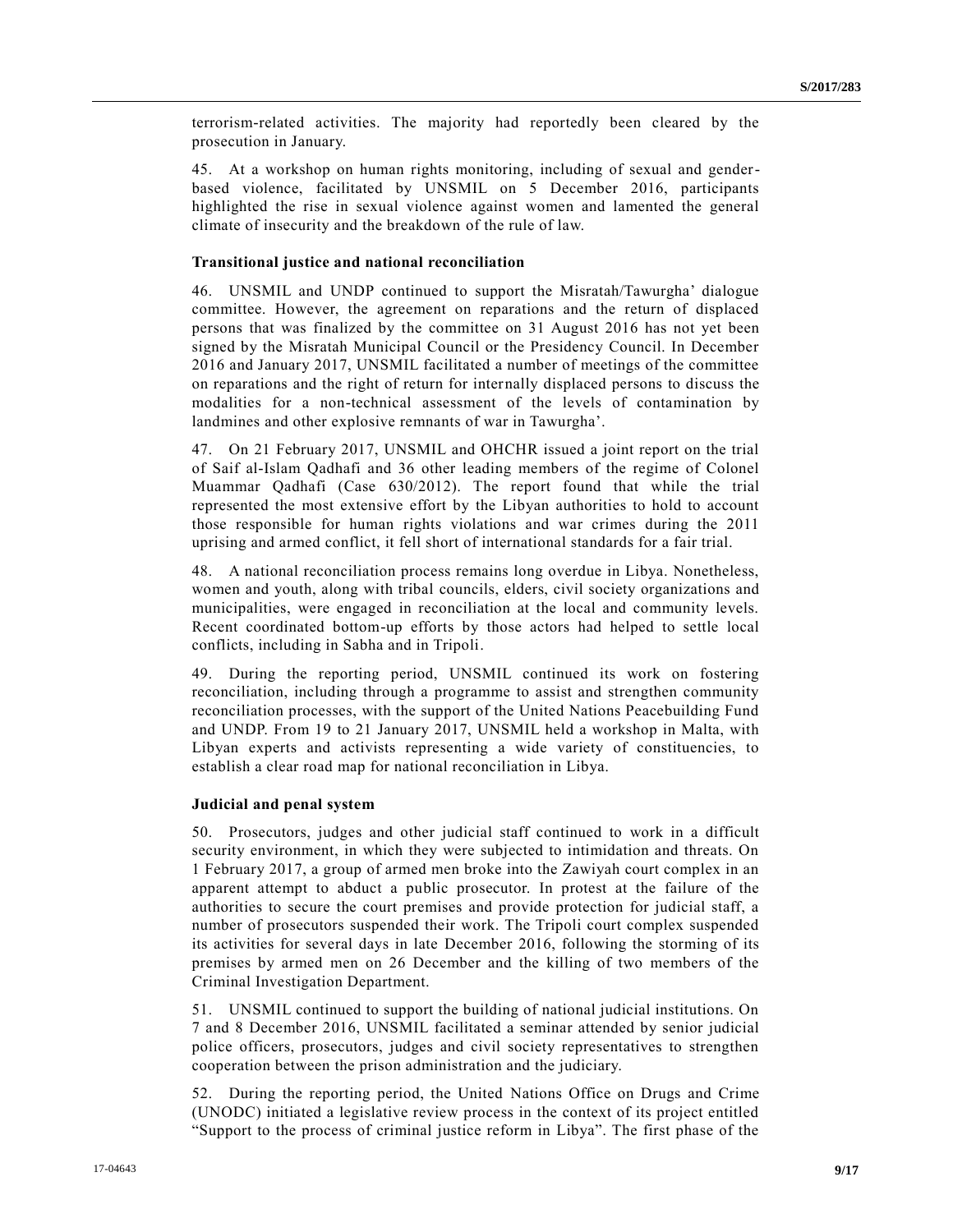review focused on the Criminal Code, the Code of Criminal Procedure and the Police Act.

53. In addition, in January and February 2017, UNODC, as part of its enhanced focus on the smuggling of migrants in Libya, organized three days of training in Tunis for relevant departments of the Ministry of the Interior, the Libyan coastguard and the Attorney-General's Office on the investigation of cases of migrant smuggling and the provision of adequate protection and assistance to smuggled migrants.

## **C. Security sector**

#### **Support for Libyan planning for interim security arrangements**

54. Libyan armed and security forces remained fragmented. The Libyan army was divided between Libyan National Army forces based in the east and army units in the west under the control of the Presidency Council. The Presidency Council has yet to assume effective control over the Tripoli security apparatus, which continued to be riven by divisions. In effect, Tripoli was under the control of several armed groups only nominally operating under the Ministry of the Interior. Police forces, although present throughout the country and retaining a modicum of cohesion, continued to be weak and in need of capacity-building support.

55. UNSMIL worked closely with the Presidency Council and the Ministries of the Interior and Defence on the implementation of the interim security arrangements outlined in the Libyan Political Agreement. Key areas of support included assessments and planning for security in Tripoli; assistance for the formation of the Presidential Guard; engagement with armed groups in the capital; and activities for countering improvised explosive devices and clearing explosive remnants of war.

56. UNSMIL continued to advise the Presidential Guard, led by General Najmi Nakua, on force generation and capacity-building issues related to the establishment of the Guard. The Presidential Guard was tasked with protecting, inter alia, the Presidency Council and the Government of National Accord, as well as foreign dignitaries in Tripoli. Recruitment into the force started in late 2016. Some 180 personnel were deployed during the reporting period. UNSMIL also engaged with the Ministry of Defence in connection with the development of an assistance task force for securing Tripoli, based on regular army units in the capital.

57. The work of UNSMIL to strengthen the country's security institutions also included the provision of technical assistance to the Ministry of the Interior, addressing organizational gaps and ensuring a more extensive deployment of police units in and around Tripoli. The Mission's work was supported by the European Union Liaison and Planning Cell, which provided planning assistance across the board. Moreover, UNSMIL assisted the European Union military operation in the Southern Central Mediterranean in training the Libyan coastguard through the provision of advice on vetting and education in human rights and gender sensitization. Some 90 members of the Libyan coastguard completed a first package of training in February 2017.

#### **Arms and ammunition management**

58. There continued to be a significant risk of death and injury from explosive remnants of war and booby traps across Libya. Internally displaced persons returning to Sirte and humanitarian actors working in the area remain at an especially high risk of death and injury. The United Nations Mine Action Service facilitated meetings in December 2016 and February 2017 between the national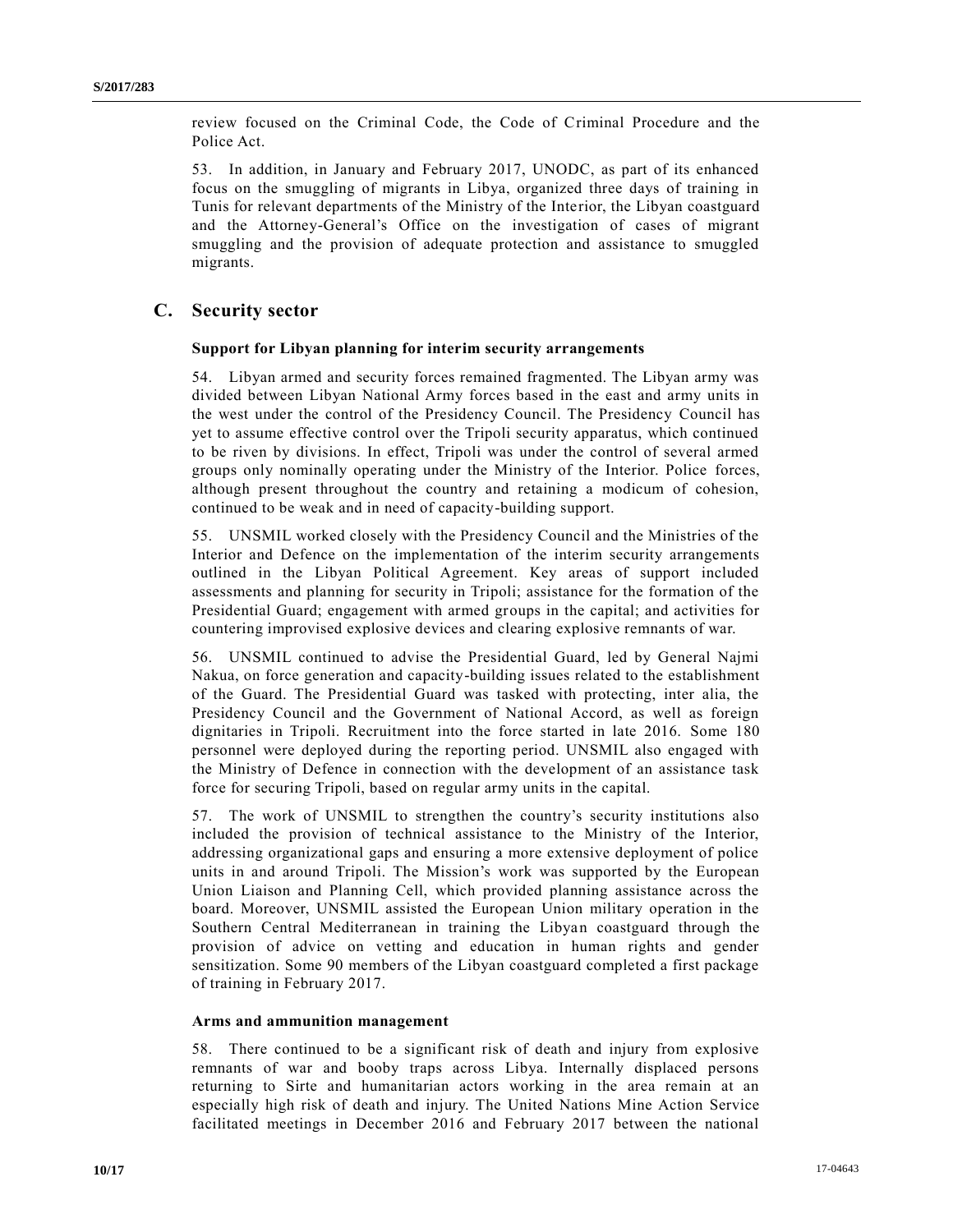authorities, the international community and mine action partners to develop a plan for preventing and addressing this hazard, including through communication with the population. It also facilitated training and equipment for emergency trauma medical techniques for 12 clearance personnel working for the authorities in Sirte. With funding from the Central Emergency Response Fund, the United Nations Mine Action Service also provided training and equipment allowing non-technical survey teams to carry out explosive hazards risk assessments at 18 locations in Benghazi.

## **D. Women's empowerment**

59. UNSMIL, in close coordination with the United Nations country team, continued to promote the role of women in the political process, in accordance with the implementation of Security Council resolutions [1325 \(2000\)](http://undocs.org/S/RES/1325(2000)) and [2122 \(2013\).](http://undocs.org/S/RES/2122(2013)) UNSMIL promoted and supported women's political participation through dedicated capacity-building initiatives, with the objective of reaching a target of 30 per cent representation by 2018. On 14 December 2016, UNSMIL met with women members of the House of Representatives in Tubruq to develop an action plan based on the recommendations emanating from the conference of women parliamentarians convened in November 2016 [\(S/2016/1011,](http://undocs.org/S/2016/1011) para. 53). As a result, a women's caucus was established.

60. From 23 to 26 January 2017, UNSMIL, with the support of UNDP, organized a follow-up conference in Tunis on the Libyan women's agenda for peace. The conference was attended by over 60 women, who agreed to develop a framework for a national campaign on peaceful coexistence at the community and national levels, for which UNSMIL will provide technical support. Seven women from different regions in Libya were nominated at the conference as focal points for the outreach campaign.

61. On 31 January 2017, UNSMIL in partnership with Operation Sophia of the European Union military operation in the Southern Central Mediterranean, provided gender sensitization training for nearly 100 Libyan coastguards in order to improve their skills in dealing with women and children migrants. The training also promoted the recruitment of women coastguards. As part of the Mission's longerterm engagement with the Libyan coastguard, in partnership with the military operation, a workshop was held in Malta on 7 March to begin the development of a training manual.

#### **E. Youth**

62. UNSMIL continued to widen its engagement with youth representatives and to promote their activities on its social media accounts. On 4 February 2017, my Special Representative held a meeting with civil society organizations and university students in Tripoli, during which participants expressed their concerns and their vision for the future of Libya. In the context of a perception survey conducted by UNSMIL in January, Libyan youth emerged as the group most supportive of the Libyan Political Agreement. The survey showed that more than 50 per cent of Libyan youth have either no access or insufficient access to basic services, including health care, medicine and electricity, as well as to cash-liquidity.

63. In close collaboration with Libyan authorities, and in support of the development of a national strategy for youth, the United Nations Population Fund and the United Nations Educational, Scientific and Cultural Organization are preparing a Libyan youth policy paper on "Youth: challenges and opportunities", on the basis of broad consultations with Libyan youth in seven municipalities.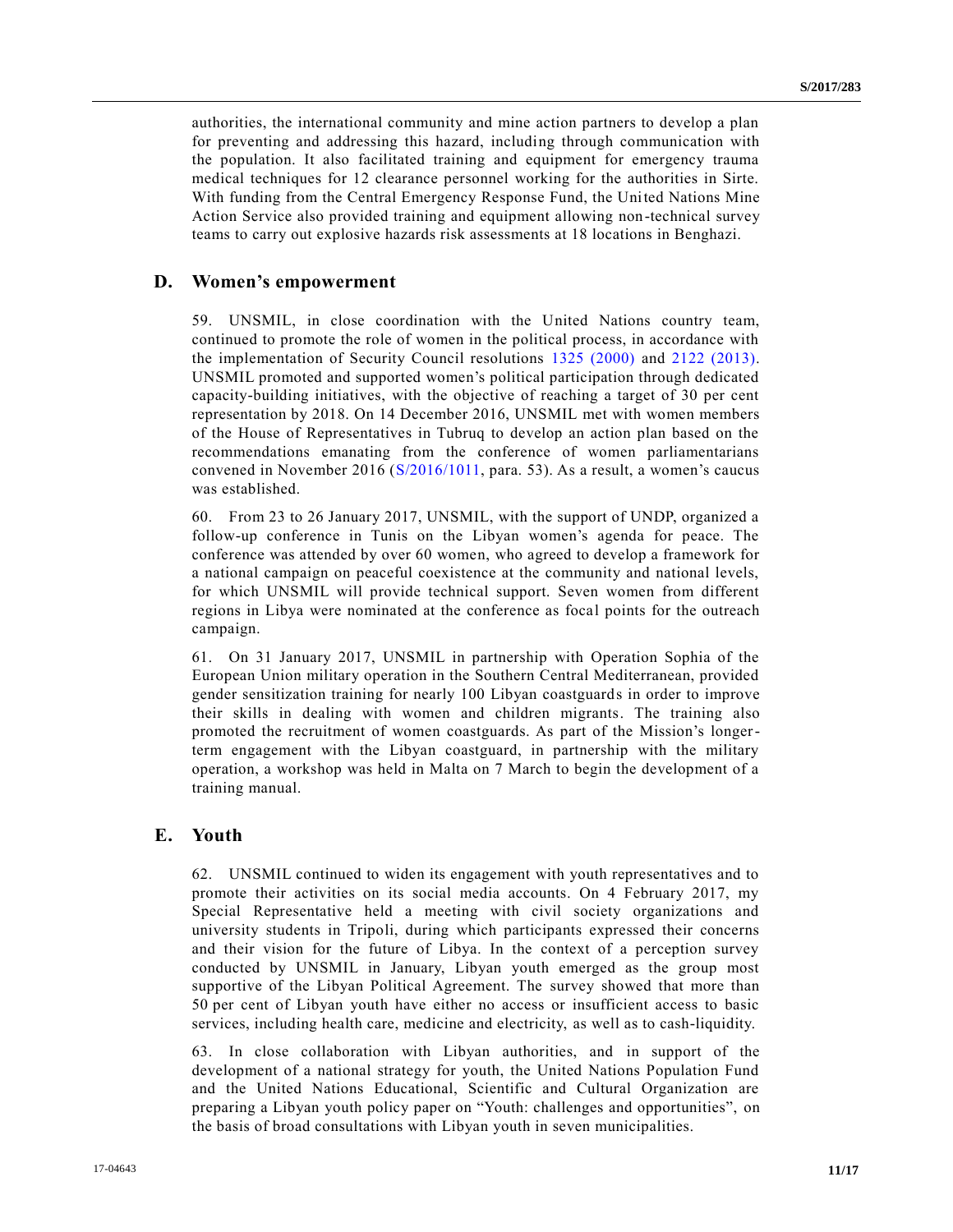64. In partnership with the European Union, the United Nations Children's Fund (UNICEF) launched a three-year multisectoral adolescent and youth development programme in four target municipalities (Bayda', Sabha, Zintan and Zuwarah). To replicate and scale up youth development activities nationwide, UNICEF signed a cooperation framework with the Ministry of Local Government on 13 January 2017. As a result, an interministerial committee was established in Tripoli to coordinate youth-focused activities among various government ministries and agencies. In February, UNICEF also organized a seven-day training workshop on participatory research for selected Libyan youth leaders in Tunis.

## **F. Coordination of international assistance**

65. UNSMIL continued its efforts to coordinate international assistance. Two meetings of the joint Technical Coordination Committee were convened under the co-chairmanship of the Libyan Minister of Planning and my Deputy Special Representative, with the participation of the international community, as part of the coordination framework for international technical cooperation with the Government of National Accord. In addition, the basic services working group, led by the Ministry of Planning, and the economic recovery working group, co -chaired by the Ministry of Planning and the World Bank, were convened to align international assistance with Libyan priorities.

66. On 14 December 2016, UNSMIL and the United Nations country team in Libya gathered with national officials and representatives of civil society to discuss the future engagement of the United Nations in Libya. The outcome document proposed shared objectives of the United Nations system in Libya, including areas of support to government institutions.

## **G. Humanitarian, stabilization and development assistance**

67. In total, 1.3 million people in Libya are in need of humanitarian assistance, with emergency health care, civilian protection and access to such basic services as medicine, water and food identified as clear priority needs, according to the Humanitarian Response Plan for 2017, published on 15 December 2016.

68. The health-care system in Libya is on the brink of collapse as a result of the conflict. According to the International Organization for Migration (IOM), as of February 2017 there were more than 303,000 internally displaced persons in Libya. According to the World Food Programme (WFP), about 17 per cent of internally displaced persons, an 11 per cent increase since 2015, are food insecure and 60 per cent are vulnerable to food insecurity.

69. Insufficient funding is hampering efforts to provide a meaningful and sustained response to humanitarian needs in Libya. Despite a relatively modest financial requirement of \$151 million to assist 0.9 million people, only \$9 million (6 per cent) has been received to date for the Humanitarian Response Plan.

70. Despite challenges and funding shortfalls, United Nations agencies, funds and programmes continued to provide urgent humanitarian relief and assistance, mainly through national counterparts. Since December 2016, more than 4,400 displaced families have been assisted with core relief items and cash assistance by the Office of the United Nations High Commissioner for Refugees (UNHCR), 75,800 internally displaced persons have benefited from on-site food distribution by WFP and 1,200 household farms have received improved seeds distributed by the Food and Agriculture Organization of the United Nations.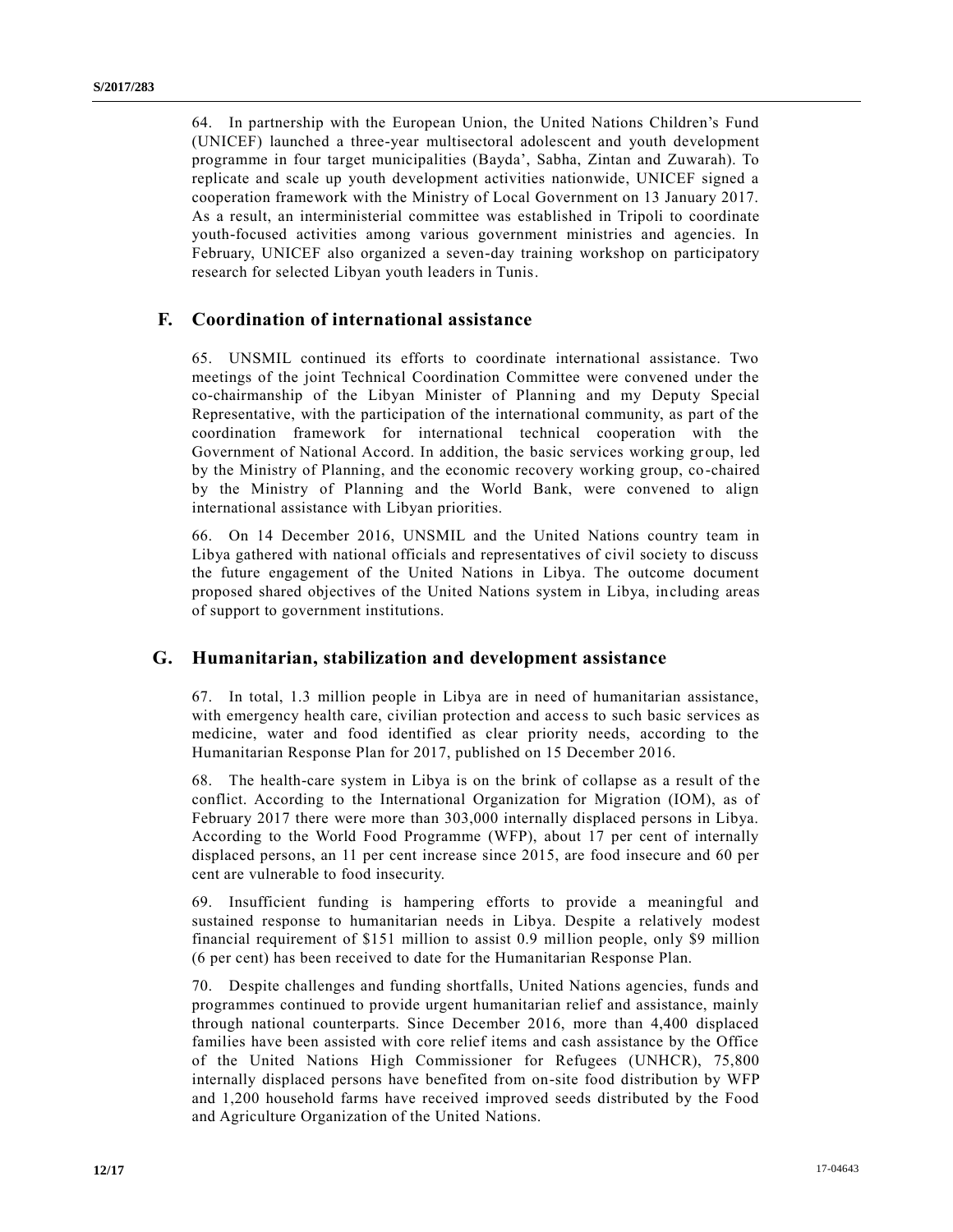71. Over 17 per cent of Libyan hospitals remained closed during the period and all facilities reported severe shortages of material and equipment. In response, the World Health Organization, in partnership with the International Medical Corps and UNDP, have provided support to public hospitals through the distribution of interagency emergency health kits in Tripoli, Awbari and Jabal al-Gharbi; the funding of mobile medical units in Benghazi, Misratah, Sabha and Tripoli; and the installation of solar panels in nine hospitals in Tripoli, Benghazi and Sabha. UNICEF and its partners have provided educational and recreational support in safe learning spaces to school-age children in conflict-affected cities and hard to reach areas. By January 2017, some 9,500 children had completed their three-month cycle catch-up classes in Benghazi by January. In Sirte, UNICEF reported that over 10,400 returnee children are in urgent need of education, protection and psychosocial support.

72. About 1.3 million children were vaccinated from 10 to 17 December 2016. UNICEF also facilitated access to safe water supplies in Mizdah and to sanitation facilities in the municipalities of Tawurgha', Janzur and Suq al-Khamis, reaching more than 42,000 individuals. Hygiene kits were distributed to some 23,000 individuals in Benghazi, returnees in Sirte and women and unaccompanied children displaced to Misratah.

73. As of 3 March 2017, IOM had recorded some 13,500 refugees and migrants who had reached Italy by way of the Central Mediterranean route. The Libyan coastguard and other entities rescued more than 2,800 migrants between 1 December 2016 and 3 March 2017, and more than 140 deaths were reported. Of the 245,000 migrants identified by IOM, more than 6,600 were held in detention centres managed by the Department for Combating Illegal Migration. IOM estimates, however, that between 700,000 and 1 million refugees and migrants are present in the country. UNHCR and its partners continued to provide emergency assistance to survivors of rescue at sea, as well as to build the capacity of Libyan officials from the navy and the coastguard through training and the provision of equipment. Since 1 December 2016, UNHCR registered more than 40,000 refugees and asylum seekers, most of whom were Syrians and Palestinians.

74. Since December 2016, IOM has facilitated the voluntary return of more than 710 migrants to 13 countries of origin. Emergency assistance was provided by IOM and UNHCR to detained migrants, including in the Fallah, Gharyan and Tariq al-Sikkah facilities. Both agencies are pursuing efforts to transfer those migrants to better equipped facilities and advocate for the release of refugees and asylum seekers.

75. The Stabilization Facility for Libya project, launched by UNDP in April 2016 with funding from Member States in partnership with the Presidency Council and the Minister of Planning, is supporting cities affected and damaged by conflict. With a budget of \$34 million, the Facility is reaching approximately 1.5 million people. It is currently operational in Kiklah, Awbari and Benghazi and is also expanding its outreach to Sirte and Sabha in the south in order to pre-position equipment, such as ambulances, garbage trucks and generators, and recruit teams of coordinators and engineers to be deployed for planning the rehabilitation of hospitals, health centres, schools and water systems.

76. A comprehensive assessment of core government and State functions in support of the Presidency Council and the Government of National Accord was completed in March 2017 by UNDP, in collaboration with UNSMIL. The assessment covered government employees, civil service reform, security and policing, justice and law enforcement and local governance.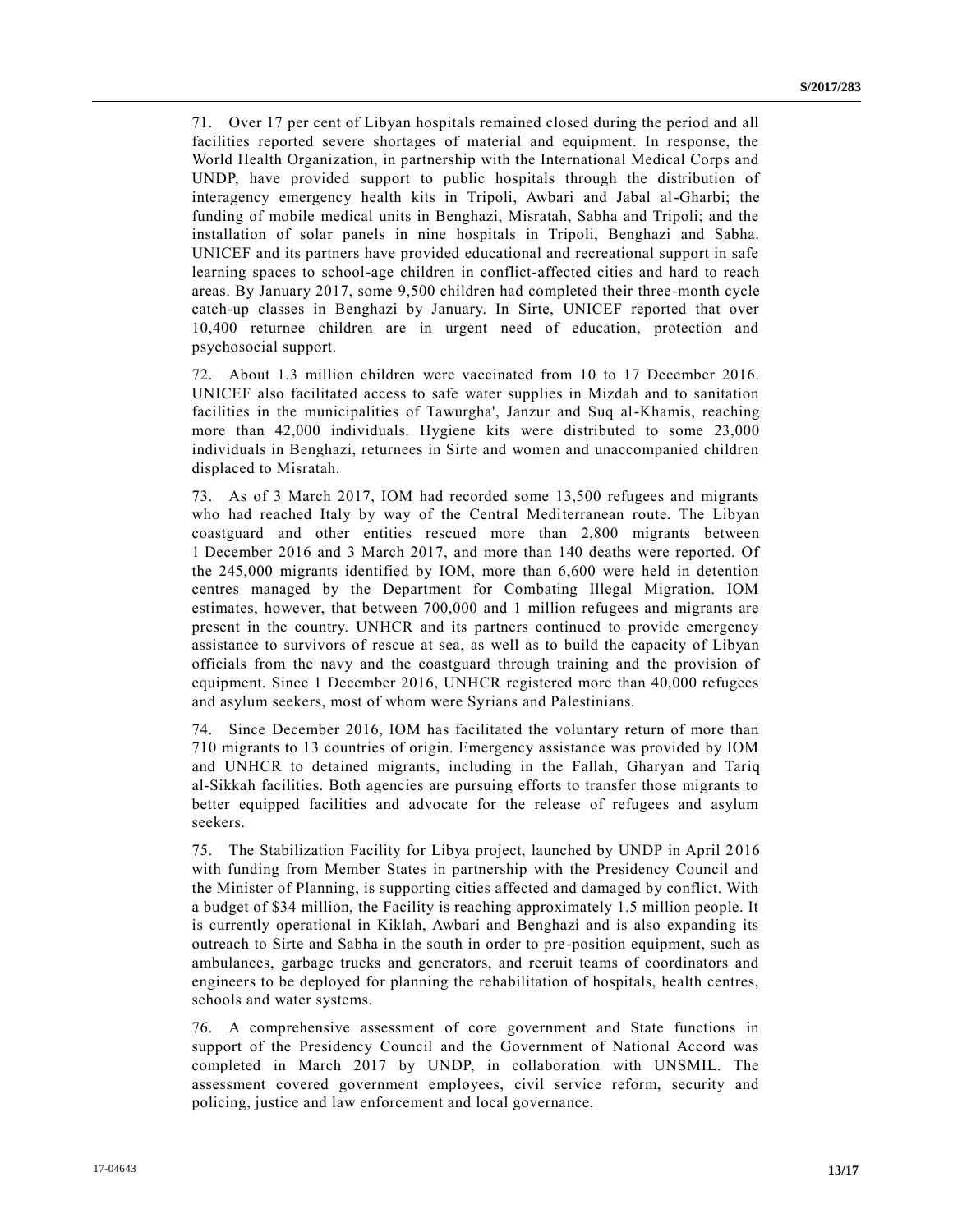# **V. Deployment of the United Nations Support Mission in Libya and security arrangements**

77. In view of the security conditions in Libya, a total of 140 UNSMIL international staff remained deployed in Tunis, with an additional 30 national staff in Libya, as of 28 February 2017. Furthermore, three international staff members and one General Service staff member were deployed at United Nations headquarters, and three national staff at the Global Service Centre in Brindisi, Italy.

78. As set out in Security Council resolutions [2238 \(2015\),](http://undocs.org/S/RES/2238(2015)) [2273 \(2016\),](http://undocs.org/S/RES/2273(2016)) [2291](http://undocs.org/S/RES/2291(2016))  [\(2016\)](http://undocs.org/S/RES/2291(2016)) and [2323 \(2016\),](http://undocs.org/S/RES/2323(2016)) UNSMIL continued to work towards the phased re-establishment of a permanent presence in Libya, as security and political conditions allow. UNSMIL staff continued to visit Libya on a regular basis to maintain access to key partners and political and security interlocutors across the country. Regular United Nations flights to Libya, and the availability of United Nations vehicles in the country, continued to facilitate the implementation of core mandate areas, enabling visits to detention centres, meetings with judicial authorities and engagement by the country team to enhance the provision of humanitarian, stabilization and development assistance.

79. UNSMIL has identified a location for a compound in Tripoli and, in December 2016, it entered into a contractual agreement to secure the premises. Construction work is currently under way to implement the required security and logistical enhancements. The United Nations Guard Unit to protect staff and premises is ready to be deployed when conditions allow. Alongside security personnel, a small team of support staff is serving on a rotational basis in Tripoli to oversee the works and ensure their completion in line with identified needs and standards.

80. As part of my continued commitment to engagement on the situation in Libya, in February 2017 I initiated a system-wide strategic assessment review, which will: (a) examine the role of the United Nations in Libya; and (b) shape priority-setting and the operational posture of UNSMIL and the United Nations country team across all activities in both the immediate and the longer term. The assessment process will contribute to my overall vision for Libya.

## **Security and safety of staff members and operations**

81. United Nations personnel in Libya continued to work in a high-risk security environment to implement programmes and activities. The United Nations is still exposed to a wide range of threats, giving rise to a continued requirement for additional security resources in its programmes. During the reporting period, UNSMIL endeavoured to increase operations inside Libya and to maintain a permanent presence of security and other support staff in Tripoli on a rotational basis. As a result of the security situation, restrictions were implemented on the movement of personnel in Tripoli and on international staff taking flights to Tripoli and other Libyan destinations. On 4 December 2016, a United Nations national staff member became the victim of an attempted kidnapping while on his way to work. Peaceful demonstrations against the United Nations, with low numbers of protesters, took place in the capital and in major eastern cities during the reporting period.

82. There is an ongoing threat of terrorist attacks against the international community throughout Libya. That threat was highlighted by the explosion of an improvised explosive device in the vicinity of the Italian and Egyptian embassies and the Ministry of Planning on 21 January 2017. While ISIL no longer controls territory in Libya, there were sightings of its operatives and a number of attacks in different areas were attributed to the group. The security situation in Tripoli is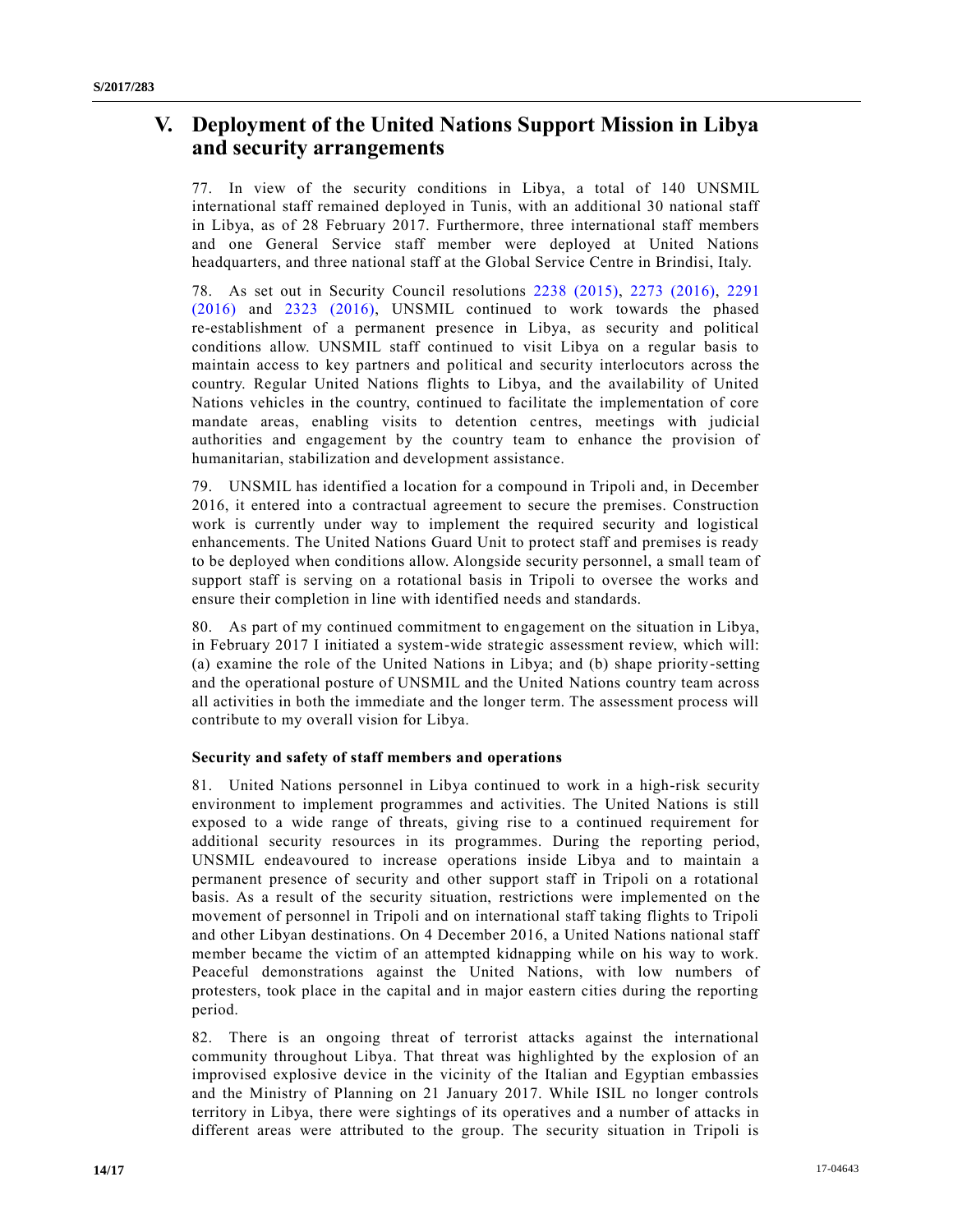fragile and there is a serious threat of armed conflict potentially affecting United Nations staff or operations.

## **VI. Observations**

83. Given the volatility of the security situation in Tripoli and the fighting in the oil crescent and elsewhere, Libya is at risk of a return to widespread conflict. I am alarmed by the renewed military escalation and the ongoing political stalemate in the country, which puts further strain on the transition and on the institutions emanating from the Libyan Political Agreement. The Presidency Council and the Government of National Accord remain constrained in their ability to govern effectively and to provide much needed basic services and security to the population.

84. I remind all parties that there can be no military solution to the Libyan crisis. I urge all armed actors to exercise restraint and remind them of their obligations under international humanitarian and human rights law, in particular the duty to protect civilians and the natural resources and national infrastructure of Libya. I call on all security actors to move forward without delay with the implementation of the interim security arrangements set out in the Libyan Political Agreement. I underscore the need for swift progress on the creation of professional and effective Libyan armed and security forces operating under civilian control. In this regard, I welcome progress on the formation of the Presidential Guard.

85. I call on all political stakeholders to take the necessary steps for a peaceful settlement to the Libyan crisis. The Libyan Political Agreement continues to be supported by the majority of Libyan and international stakeholders as the only political framework to lead the country forward. I take note of the emerging consensus on the need to make limited amendments to the agreement. This represents an opportunity to overcome the current political stalemate and mo ve the transition forward. It is now urgent that all stakeholders, in an inclusive process, address the key issues hampering the implementation of the Political Agreement, including the composition and structure of various institutions, in particular the executive authority and military command. The United Nations stands ready to support a mechanism acceptable to all Libyan stakeholders, which is empowered, representative and able to resolve these issues. In accordance with its good offices mandate, the United Nations will continue to facilitate consensus on the reunification of the country's security institutions, including the future of armed groups and the development of a professional military under civilian control.

86. I welcome the efforts made by the Presidency Council to deliver on its mandate, including through establishing and disbursing the budget. Positive cooperation among the Presidency Council, the Government of National Accord and the Central Bank of Libya is essential to enable the Government to deliver services to the people. As the economic and financial situation remains fragile, I urge the parties to redouble their efforts to engage constructively to address funding and liquidity shortages, as well as longer-term structural issues. I am concerned that the progress made in restoring oil production and exports is at risk of being undermined by the recent escalation of violence in the oil crescent.

87. Institutions must continue to function in accordance with their mandate to prevent further deterioration of the political and security situation. The Libyan transition cannot wait. In this regard, I call on all Libyan institutions to assume their responsibilities to move the transition forward, on the basis of the Libyan Political Agreement.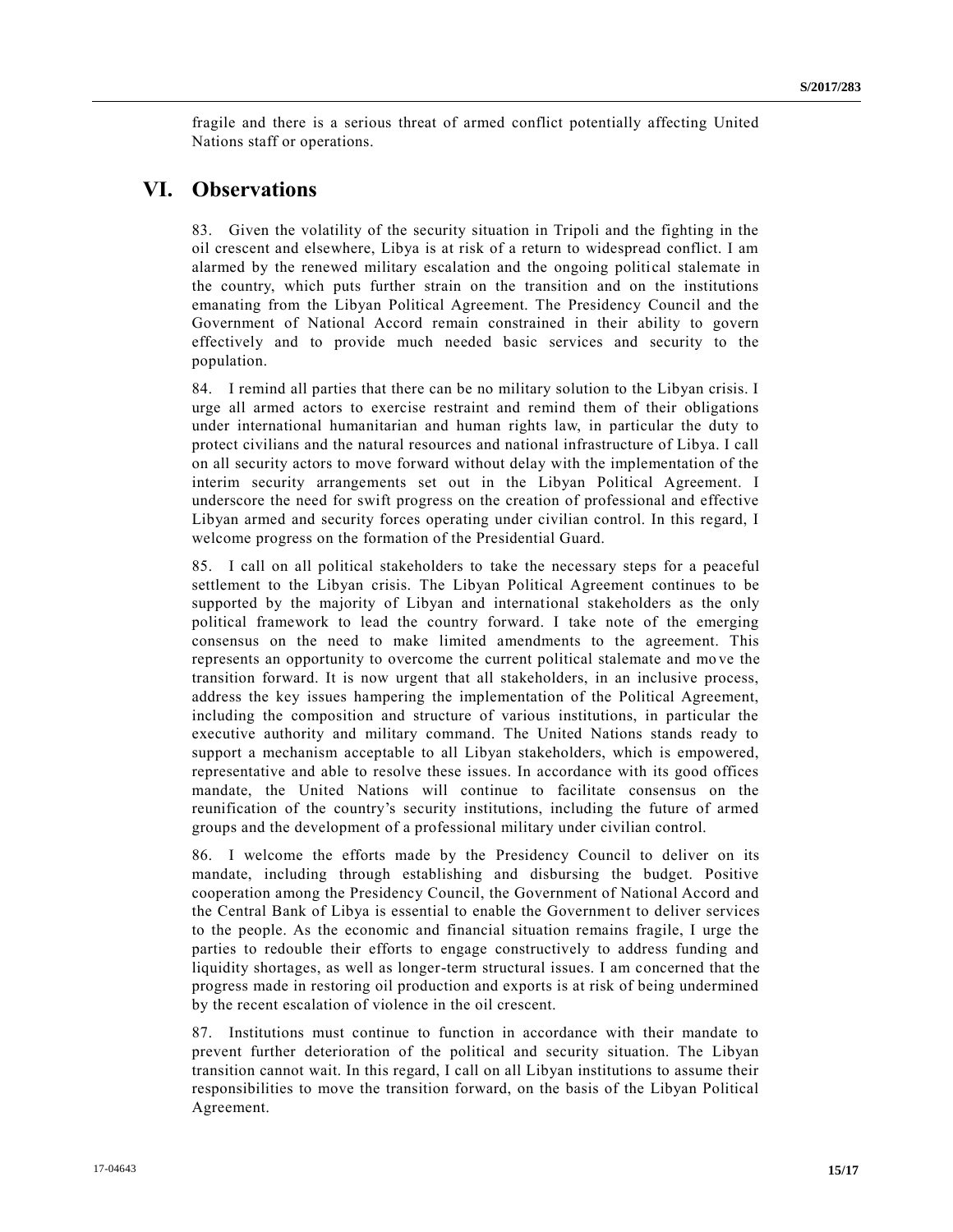88. I encourage the Libyan people to redouble their efforts and commit to a nationwide, Libyan-led reconciliation process. Such a process is essential for reinforcing the political dialogue and complements local reconciliation. The United Nations will continue to engage with national actors, tribal leaders, representatives of youth groups, municipalities, women's groups and other local community groups in this important endeavour. I encourage the parties to make full use of the good offices of UNSMIL to advance local and national reconciliation in the months ahead.

89. I commend Libyan women for actively engaging in peacebuilding initiatives and I encourage all Libyans to continue to strive for the implementation of Security Council resolution [1325 \(2000\)](http://undocs.org/S/RES/1325(2000)) on women and peace and security and resolution [2250 \(2015\)](http://undocs.org/S/RES/2250(2015)) on youth and peace and security. I look forward to the appointment of the chairperson of the Women's Support and Empowerment Unit and I call on the Presidency Council to ensure that women are adequately represented in the Government of National Accord. The United Nations stands ready to promote and facilitate wider engagement and participation of women from across the spectrum of Libyan society in the political process and public institutions.

90. I welcome the liberation of Sirte and Benghazi from ISIL, and commend the courage and determination of Libyan forces. I express my deep sympathies to the victims of terrorism and violent extremism and to the families of all those who lost their lives in that fight. The high toll of terrorism on the Libyan people and the continued presence of ISIL in Libya underscore the urgent need to establish unified executive and security structures across the country to enable this threat to be contained.

91. I am concerned by the removal of elected mayors in municipal councils in eastern Libya and their replacement by unelected officials. Democratically elected, effective government bodies remain a cornerstone of a political transition and are essential for ensuring accountability and the effective provision of services. I call for the restoration of elected civilian representatives and urge Libyan actors to preserve democratically elected bodies throughout the country.

92. I remain deeply alarmed by the human rights situation in the country and by the lack of progress in achieving accountability for serious violations of international human rights and humanitarian law. I condemn the targeting of civilian facilities, especially hospitals and medical centres. Armed groups across the country that continue to commit such violations must be held accountable, whether through national or international mechanisms. I welcome the commitment of the International Criminal Court to expand investigations and to making Libya a priority in 2017.

93. Migrants and refugees in Libya continue to suffer horrific abuses and risk death while transiting the country and across the Mediterranean Sea. Libya, with the support of the international community, has a responsibility to ensure that such abuses stop. While I welcome ongoing international efforts, I call on the Libyan authorities to step up prevention, oversight and protection measures, where possible. I also call on destination countries beyond Libya to ensure that any training provided to Libyan institutions that engage with migrants be accompanied by comprehensive efforts to stop the arbitrary detention of migrants and to improve their treatment in detention. I also reiterate that there is a need for a comprehensive approach to address the root causes in the countries of origin that drive so many people to take this dangerous journey.

94. I am gravely concerned at the overall deterioration of the humanitarian situation. Hundreds of thousands of Libyans, including those who have been repeatedly displaced, continue to bear the brunt of armed confrontations in different